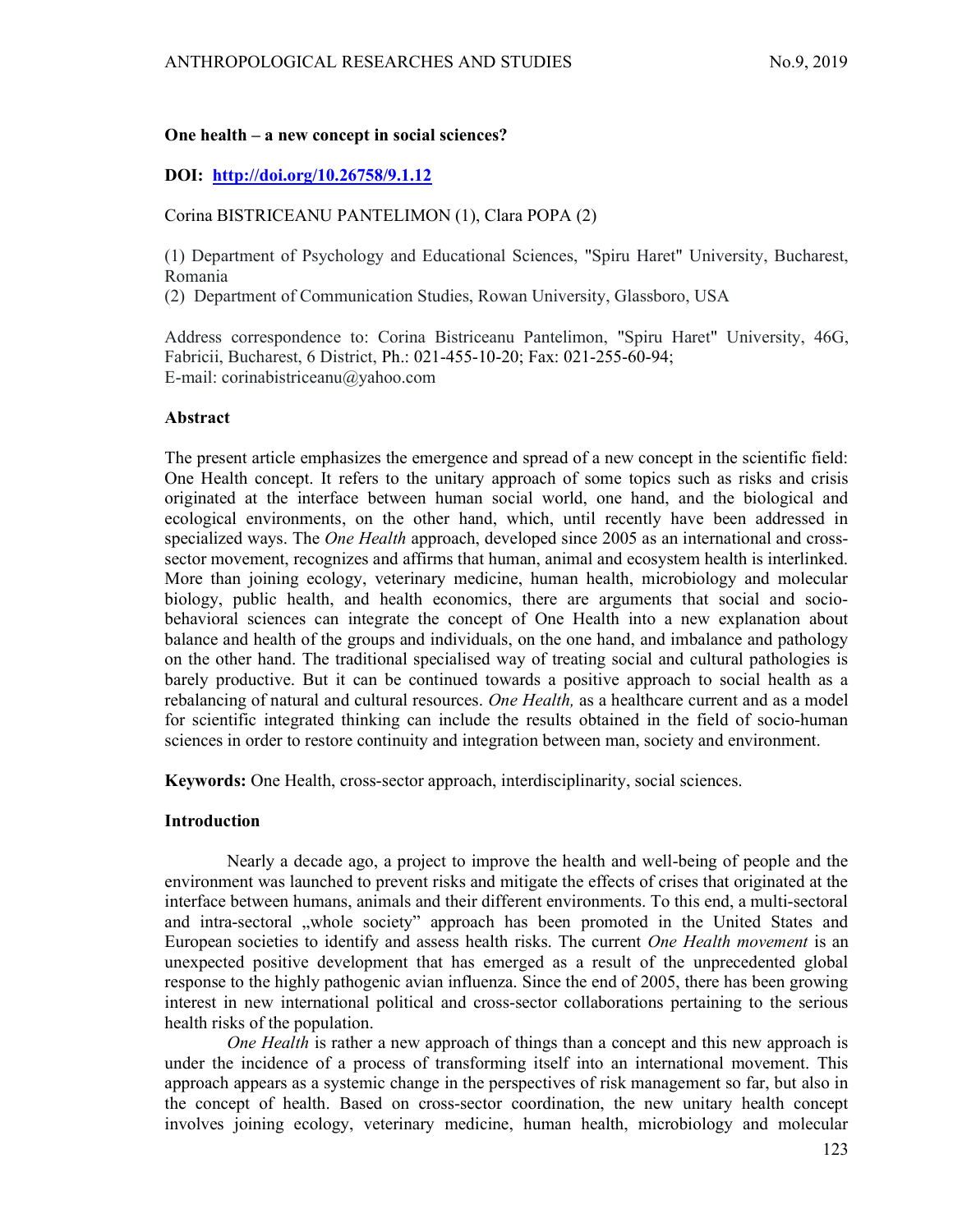biology, public health, and health economics into a single coherent approach. Collaboration between sectors that have a direct, or indirect, impact on health involves re-evaluating strategies and optimizing resources and efforts while respecting the autonomy of different sectors. To prove the effectiveness of the *One Health* approach, it is necessary to establish a good sectoral balance between existing groups and networks, especially between veterinary, human, ecology, on the one hand, and economic agents, developers, representatives of socio-human disciplines behaviours, on the other hand (http://www.onehealthglobal.net/what-is-one-health/).

In a rapidly changing international context, the *One Health* approach recognizes and affirms that human, animal and ecosystem health is interlinked. This involves applying a coordinated, collaborative, multidisciplinary and intersectoral approach to address potential or existing risks from the animal-human-ecosystem interface. As an internationally developed movement, it is very fast-moving as it is officially approved by the European Commission, the US Department of State, the US Department of Agriculture, the Centres for Disease Control and Prevention (CDC), the World Bank, The World Health Organization (WHO), the Food and Agriculture Organization of the United Nations (FAO), the World Organization for Animal Health (OIE), UNSIC Coordination, the various Universities, the NGOs and many others. Numerous international meetings and symposiums have been held, including major initiatives in Winnipeg (Manitoba, Canada, March 2009), Hanoi (Vietnam, April 2010) and Stone Mountain (Georgia, USA, May 2010), as well as Scientific Congresses on Health (the first of which took place in Melbourne, Australia, in February 2011). The first International Health Congress in Melbourne emphasized the fact that One Health has become an international movement with specific associated research, complex and continuously developing methodology and projects to be carried out in many places around the world. In Melbourne, foundations have been established for creating and supporting a *One Health* practice community.

At the Operationalizing One Health meeting, held May 4–6, 2010, in Stone Mountain, Georgia, USA, a multidisciplinary working group was formed to assess the state of evidence in support of the *One Health* approach. This Working Group specified the two concepts underlying the *One Health* approach that could be subjected to evidence testing:

1) It is feasible to integrate human, animal, and environmental health efforts to predict and control certain diseases at the human–animal–ecosystem interface.

2) Integrated approaches that consider human, animal, and environmental health components can improve prediction and control of certain diseases (Rabinowitz et al, 2013).

Apart from these approaches, anthropology may propose a new opening for the One Health approach to social forms, cultures and civilizations. The question of the possibility to integrate social or cultural health research into environmental, animal and human health research is logical to go beyond the specification of what is healthy and what is pathological in the social and cultural environment.

#### Continuity and segmentation

There is no need to build links between man, society, environment, unless the original continuity that has maintained these dimensions of a single (cosmic)whole has been broken. The current concerns for communication, integration, adaptation go to prove no less than the fact that the structures of continuity have been broken. The process of unmaking of this vital monolith that man and his animal, vegetal, mineral or spiritual environment (to be read ¨divine¨) formed began with the systematization of scientific knowledge and with the determination of action through this type of knowledge. The deterioration of credibility of the tradition-supported ways of knowledge and action, based on lived and combined experience of innumerable generations, as well as on revelations, meaning, addition of immediate human experience to the divine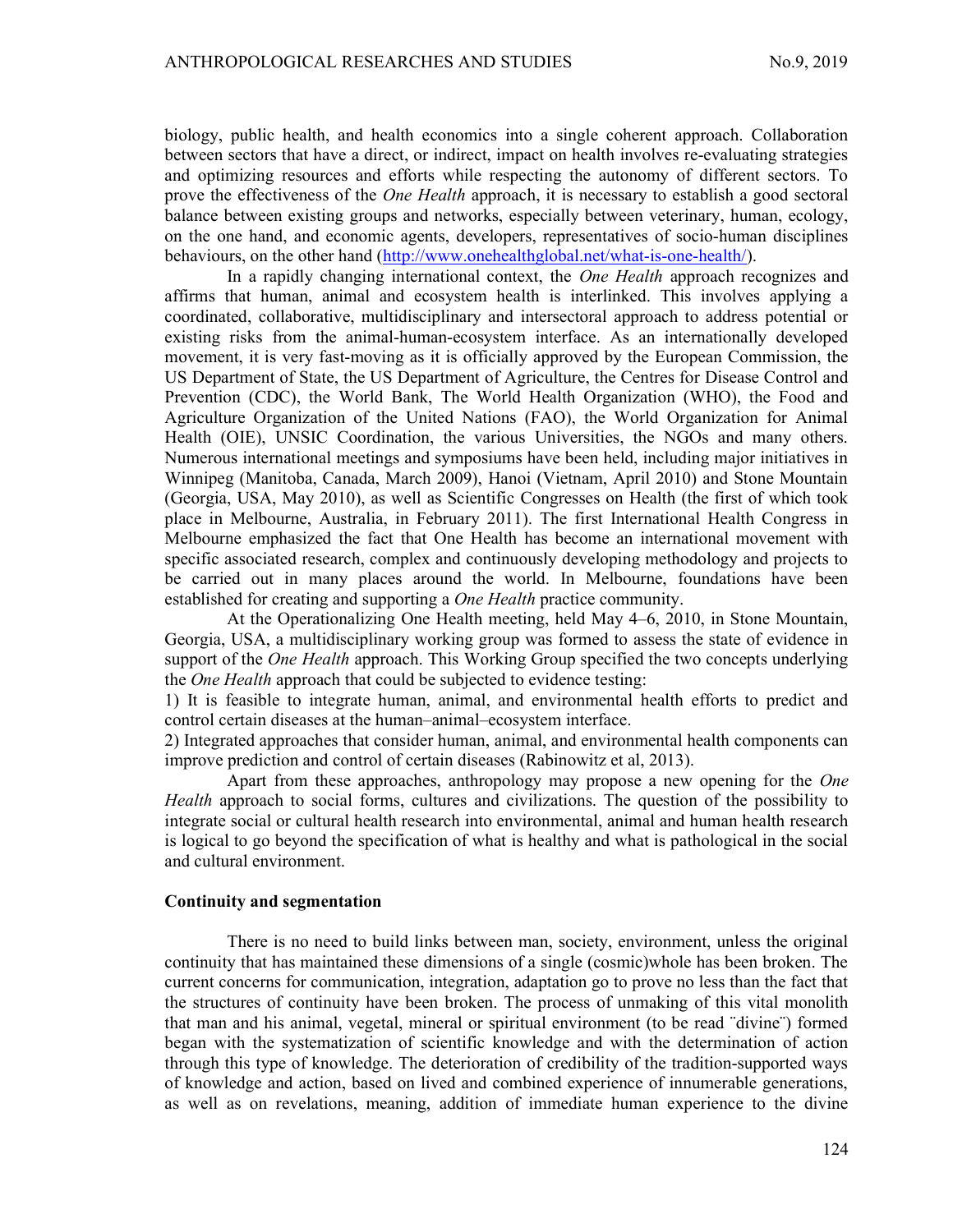experience has separated the levels of human activity: science from religion, man from animal, humanity from divinity, society from environment etc.

In general, we have witnessed at least a conceptual detachment of man as an individual ("the one who can no longer be divided") of everything else that she or he integrated. Thus, sickness and health have changed, as many other realities, in what regards their reference: man becomes ill and she or he is treated individually and health is an individual experience. Neither the deity, nor the members of the family, none the less the place where she or he is living is any longer involved in the recent experiences of human health or pathology. Only random discoveries still remind us that there are very strong dependences of human health on a balance reached beyond man.

The environment offers natural resources and specific living conditions, thus designating a repertoire of appropriate occupations and habits. Depending on these aspects, a social type, or a dominant family type, is formed. In sociology, schools with large theoretical and methodological contributions (The Le Play School is the best known) explained social or family functioning based on the spatial conditions of the roads that nomadic societies have gone through toward their sedentarisation or settlement sites. A "disease" of the environment causes, according to these explanations, an equally unbalanced relationship between family and, eventually, social and individual relationships. For example, spatial conditions have allowed two main types of families, societies and individuals to be formed in Europe and Asia: the open space, favourable to either farming or agricultural cultivation or animal breeding (or mixed purposes) has generated the strong, patriarchal family type, subordinated to the authority of a single leader or a council assisted leader. Whether it was about work or about waging battle, the well-coordinated action run in force was essential. The narrow area of the fjords in the northern European continent, bordered by forests and sea, has generated the type of private family, independent in its own household, but which cannot support a large number of members. Not work or struggle, but especially the independence and the initiative to create a new household and to make the roads of access through which it was integrated into a form of society, were valued assets.

With the changing environment, urbanization and industrialization, the two formulas are no longer viable. In their place proliferates what sociology describes as the unstable family, in which no value and no orientation are useful anymore. The quality of subordination and that of the initiative are equally absent and, according to Le Play School theorists, the unprepared, incompetent individual becomes  $\alpha$  prey to states and governments." The place of the family is taken by society and public life. In the society where the unstable family predominates, the young age becomes superior to those more advanced ages, due to higher adaptability to public systems. Also, through the competition process, stimulated by the limitation of the means of livelihood, individualism is accentuated and leads to the assertion of the anarchic spirit. From a lack of solidarity, the elderly, the children and the sick people are actually left unprotected in this type of family organization.

### The catastrophic diagnosis of ethology

Within the traditional horizons where the cosmic continuum was not segmented, health was given by stability and coherence, as well as by harmony; disease meant destabilization induced by unfavourable, unnatural manifestations. Concrete illnesses, or major epidemics, or the personalized suffering, or the natural cataclysms were linked to a cosmic imbalance: they betrayed a curse or a sin that affected humans, land and animals alike. Man did not suffer alone, and his suffering was not punctual, but general; purifications, in the sense of restoring the initial, original state, were the recommended health strategies. Various forms of the reactions to the biblical flood (libations, sacrifices, ablations, etc.) could save or heal the disease treated as evil,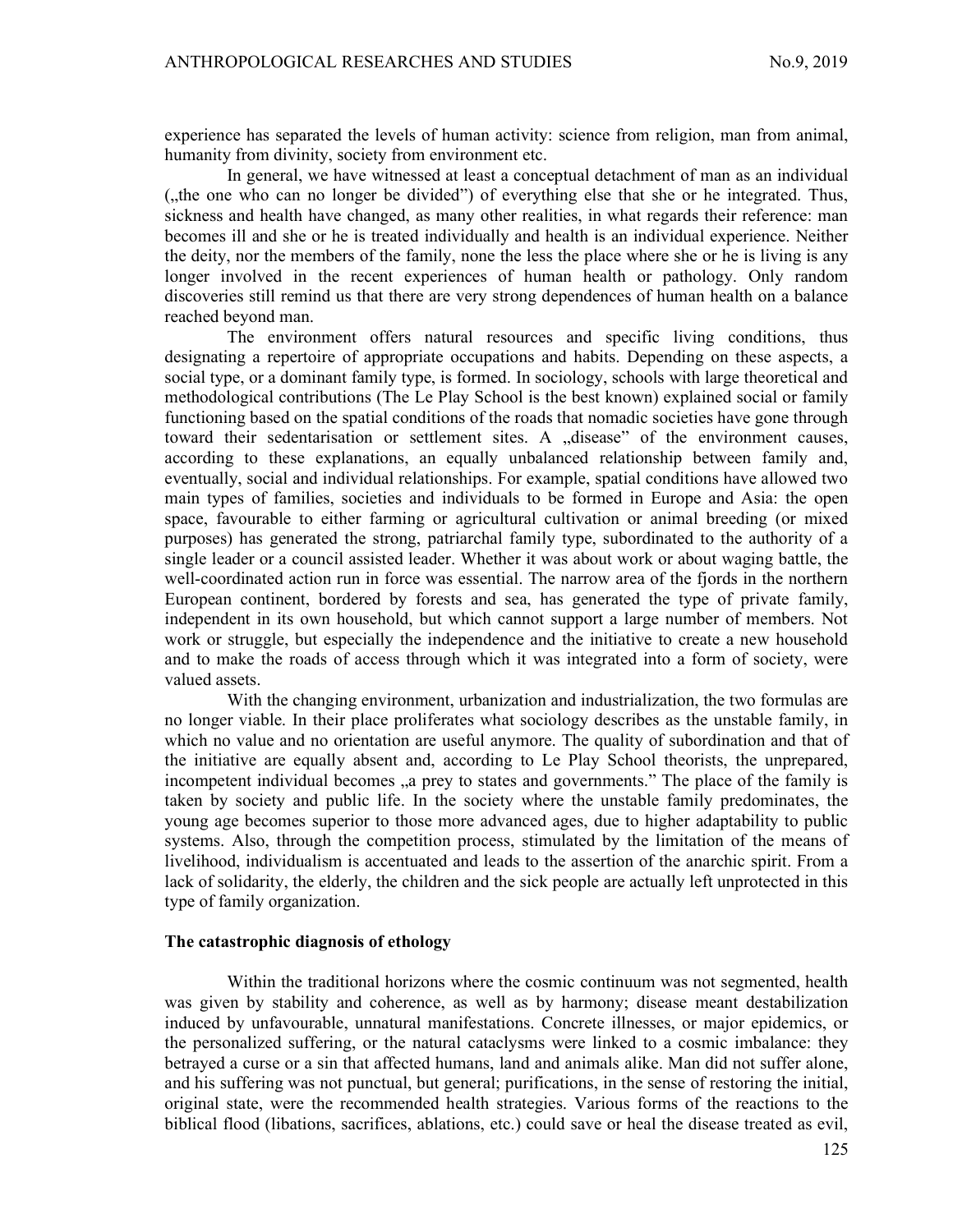or as the maculation of the world. In the tragedies of classical European antiquity or in the vetero-testamentary references, as in many other classical or folkloric sources, this unity in health or illness is emphasized.

The new form of urbanized society has a redefinition of health and illness. In such case, the living space is rationalized, seen in geometric terms, since Le Corbusier has accused cities of bad sanitation, malfunction and aesthetic offence. The result is embodied in uniform settlements as aspect, organized with right angles, looking to submit nature and not in the least to follow it. Developing communication media and travel possibilities has cancelled space as a distance. Along this war, the fight against cosmic and climatic phenomena has also been successful: electric lighting cancels the difference between day and night, the thermal comfort between summer and winter. The environment is loaded with unnatural population agglomerations: according to ethology, the population has increased 100,000 times within the same spatial perimeter, creating , super tribes"; this affects people in the same way in which caging influences wildlife in zoos (Morris, 2010, pp. 11-12).

Other statistics speak about 300,500 generations of gatherers, hunters and farmers, people living in community with the natural environment, and about 10 generations of people living in the highly industrialized industrial environment (Chelcea, Ivan and Chelcea, 2008, p. 32). Recent developments have led the Nobel Prize laureate in psychology and medicine in 1973, Austrian ethnologist, zoologist and ornithologist Konrad Lorenz to identify eight diseases that affect the humanity of the last century and a half: overcrowding, devastation of vital space, man's struggle with herself or himself or the progress to nowhere, the thermal death of senses or the increase in sensitivity to pain and insensitivity to pleasure, genetic decay, the crushing of tradition, the alarming increase in receptivity to indoctrination and (the least dangerous affection, since it is visible and still controllable) the existence of nuclear weapons (Lorenz, 2006).

In conclusion, specialists who investigate the behaviour of man, as a species, being alongside other species, part of nature, believe that man and his life partners suffer from a complex pathology generated by planetary mutations manifested in deviations from its initial biological bases. Unfortunately, health is not seen in this approach, except as an initial, primary condition. This kind of balance can only be restored by a dramatic change in the lifestyle, production and thinking of humanity and at the cost of sacrificing what, for generations, is considered to be its most precious conquest, the western-European civilization.

As such, responsibility for managing companies is becoming more and more difficult for someone who would assume responsibility. "Politicians, administrators, and other super tribal leaders are good social mathematicians, but this is not enough. In the future world, which seems to be even more crowded, they must also be good biologists, because, there is an animal in all of this mass of cables, plastic, cement, bricks, metal and glass that they control, there is there a primitive tribal hunter disguised as a supernatural, civilized citizen, desperately struggling to cope with this extraordinary situation with the old qualities he inherited. If he gets a chance, he will be able to turn the human zoo into a wonderful amusement park. If not, everything could turn into a gigantic asylum of madmen, somewhat similar to the horrible animal husbandry of the nineteenth century. For us, the people living in the current super tribes, it will be interesting to see what will happen. For our children, though, it will be more than interesting. As soon as they take control over the situation, the human species will undoubtedly face such great problems that everything will be a matter of life and death" (Morris, 2010, pp. 360-361).

#### Deviance and social pathology

In classical sociology, there has been research into social pathology where health was defined as normality, and disease as a social abnormality. Emile Durkheim, a classical sociologist, defined this state as a dysfunction of society, manifested in states or situations of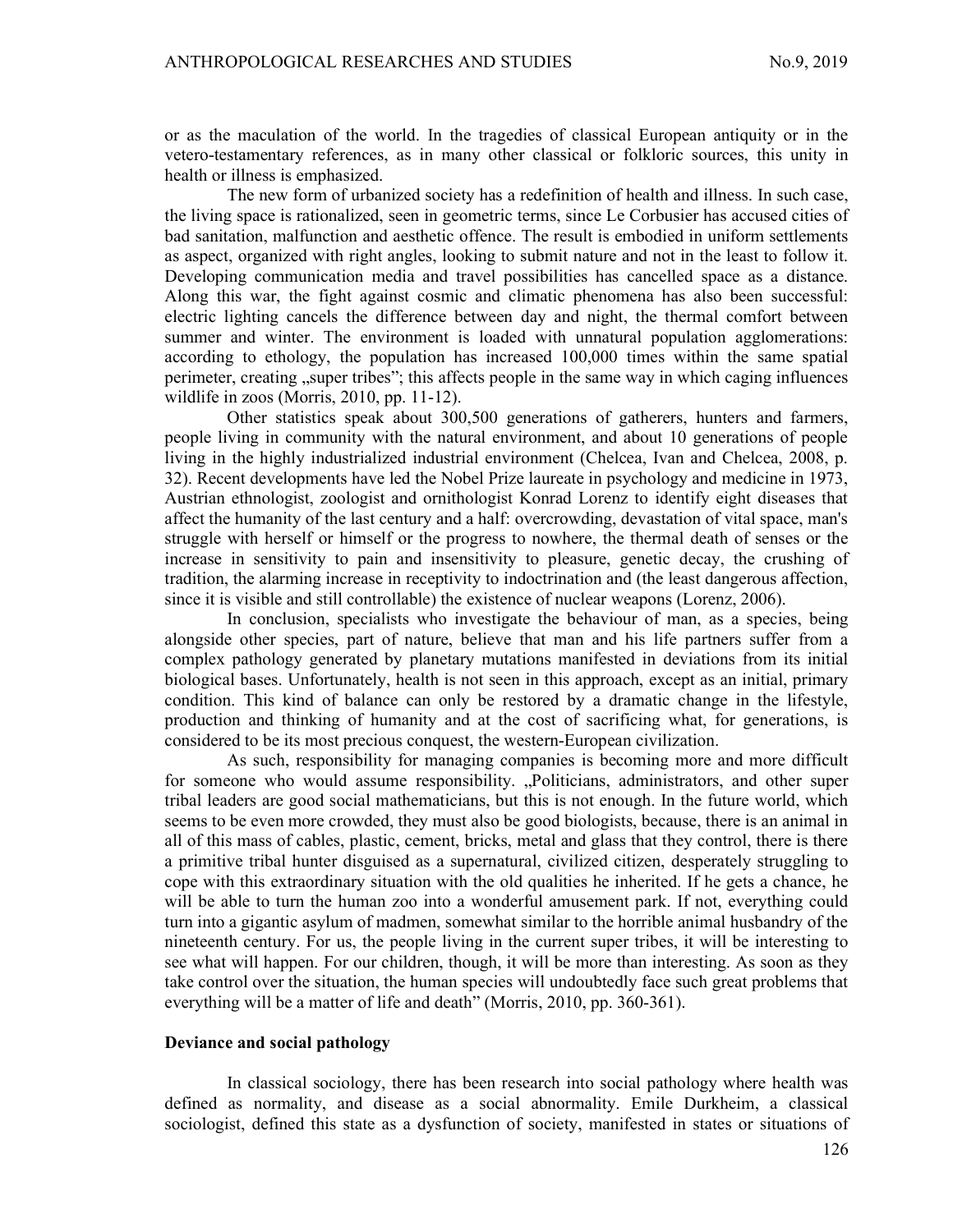social abnormality and morbidity. The clearest example that he gave in the assessment of the social disease is his study on suicide as a phenomenon indicating the intensity of the pathological condition of a society or social group (Durkheim, 2001). If health means normality, then what is normality? History and geography show deep differences between what is considered normal in a given space and time and the normality of other space-time coordinates. Durkheim places the definition of normality within societies, related to their size and status of closed communities, with a well-determined specific, with a great homogeneity of values and human behavioural types: normal, thus healthy, is whatever does not deviate from the common type of society, from those feelings and beliefs shared by all members of that society. This common type is a kind of social average, assumed and reproduced by the overwhelming majority of people, an identity that assimilates and neutralizes their distinctive, singular features. "The set of beliefs and feelings common to most members of the same society form a determined system that has a life of its own; we may call it collective or common consciousness. Undoubtedly, it has no substrate as a single organ; it is, by definition, diffused throughout the whole of society; it is no less true that it has specific characters that make it a distinct reality"(Durkheim, 2001, 97).

A common consciousness of all could be manifest under these circumstances, representing in the same way either guilt, abnormality or disease, either virtue, normality or health. Having the same health milestones or representations in all members of society, the same reaction manifests itself in the deviation from this state. A natural sense of justice or morality manifests itself throughout society and identifies crimes (almost all of them being subsumed for treason or sacrilege). The legal or customary law and the common morality provide the means of restoring the social body through two types of "healing" strategies: a repressive one (which indicates what is undesirable, defines the crime in its hypostases and provides punishment for those who commit it) and a restitutive one (describing normality, what is desirable, setting the rewards for those who respect it).

As a form of special social deviance, but closely related to the ideas of social control and social regulation, mental illness is worth mentioning. Irrationality, mental and emotional disturbances that generate unnatural, damaging, or disturbing behaviours, even if they are part of the medical sphere, also depend on the representations of society about whatever is deemed rational, appropriate or normal. The differences medicine operates with to separate mental suffering from the physical one are not always conclusive: a mental illness such as Alzheimer's may have physical causes, and physical suffering can be caused by mental ones, as is the case with psychosomatic diseases. Similarly, it is difficult to set a limit between mental illness and deviance (or between "insanity" and "malice"), such limit being identifiable by different assessment methods: deviance is diagnosed by behavioural pursuit, and mental illness through mind evaluation.

Mental illnesses, from those caused by brain pathology (Alzheimer's) to psychoses (schizophrenia, or the manic forms of depression), neuroses (phobias, anxiety and obsessions) and behavioural disorders (such as alcoholism, addiction, anorexia, perversion) affect an increasing proportion of the population to such an extent that the mental health authorities, in the absence of healing remedies, have found the solution to qualify many of these as normal. By departing from the normality generated by the common conscience of the majority, current societies turn to these professionalized courts that continuously redefine the definitions of normality, transforming it, from an ineluctable criterion discerning between illness and health, into a short-lived social convention.

#### The diagnosis of Georg Simmel: urbanization and nervous suffering

Specialized studies approach as well the theme of the "normalization of disease" or crime in the present world. According to the characterization that the German sociologist Georg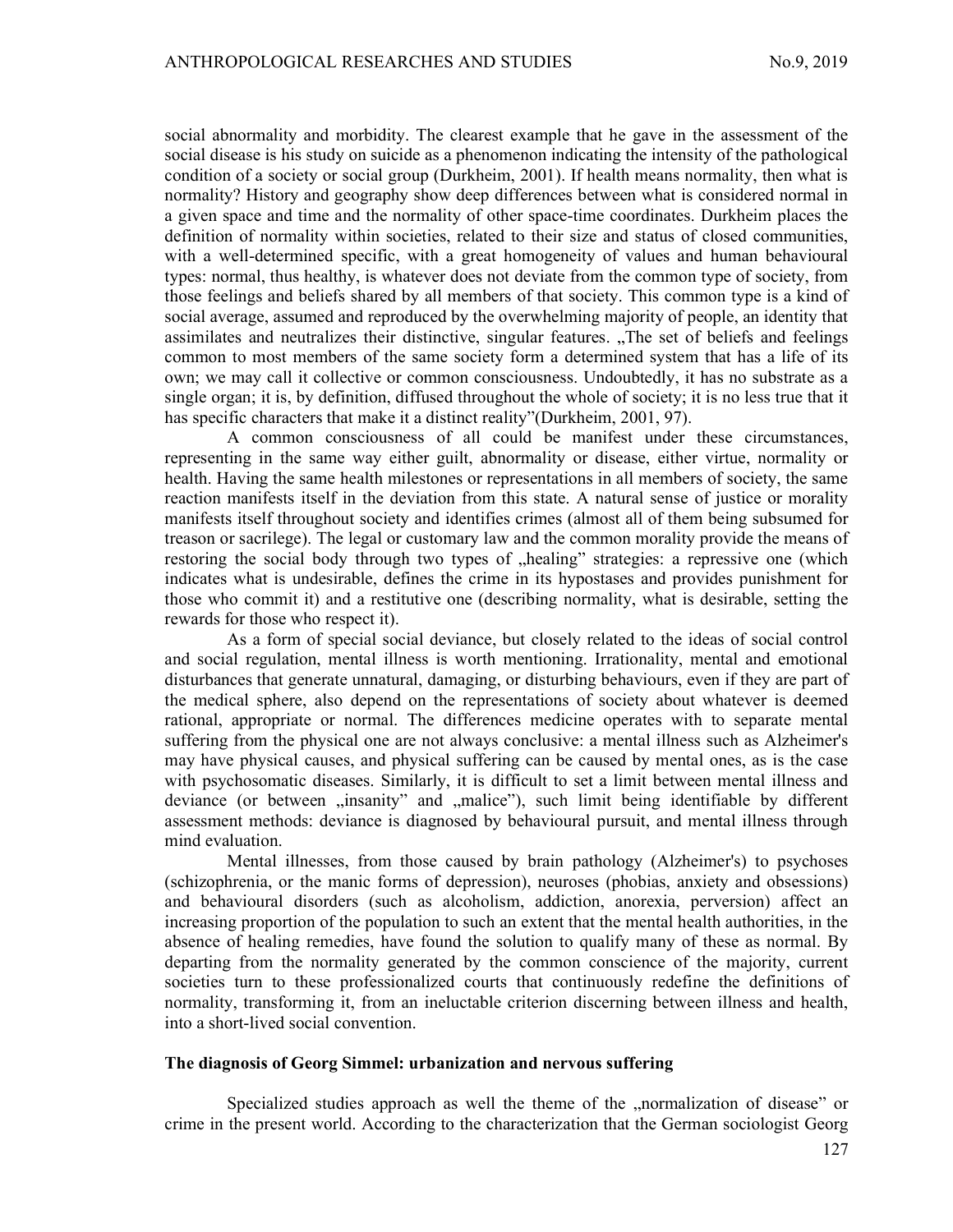Simmel (1858-1918) associates to the metropolitan inhabitant, this type is not an "average social type" in the sense of defining normality as an average, but it is one that deviates from this normality. This happens primarily because of a certain abnormality of urban society itself, one that is deficient in solidarity, sociality and spirituality. Metropolitan life is highly rationalized, actualized, at the psychological level, through an extraordinarily intense mental life of individuals and by the preponderance of intellect - as our most adaptable force –in relation to sensitivity and feelings (dominant in smaller communities). Intellectual dominance is linked to economic rationality: any quality and particularity became **objective** and quantitatively reduced to the pecuniary notion. Here is another feature that deviates societies from the typology of nonmetropolitan societies, namely the **exactness** of relationships, the transposition of the world into numerical models, and the search for accuracy at all costs (in determining equality and inequality, establishing meetings and conventions etc.). This is possible precisely because of the accountable nature of money, the most efficient social vehicle. The accuracy, punctuality, calculus, without which urban life would collapse in chaos, are meant not only to regulate external relations; they must determine the contents of life and exclude the irrational tendencies and impulses that seek to determine themselves, from within, the form of life instead of accepting a general and precisely schematic form imposed from the outside (Dungaciu, 2003, pp. 153-175).

The accuracy and precision of the form of life is manifested at the subjective level by the subjective incapacity of reaction: **being jaded**, as a specific feature of the metropolitan environment, consists in the manifest lack of sensitivity toward things, their significance and their differences, and it comes from the tiredness caused by violent nerve solicitation. It is the subjective reflex of the internalisation of the monetary economy, whereby money becomes the most effective levelling tool, irreparably taking away their substance, their individuality, their specific and incomparable value.

The pathology of urban personality coincides with that of living space. In the culture of dwelling, specific to folkloric and traditional societies, the boundaries included the spaces of concentric interiority; it had successively, continuously and gradually around the social outbreaks: the hearth / the altar / the dwelling centre, respectively the temple / the centre of the fortress. In this continuum, relations of kinship, neighbourhood or civility were polarizing according to the same logic of family life. The walls of the house, the fences, the boundary stones, or the walls (with the adjoining contact areas - thresholds, gates, doors, windows) were beneficial places as they preserved interiority, the order of civilized space. But they were always besieged by the intrusion of exteriority and strangeness (De Coulanges, 1984; Stahl, 2000; Eliade, 1992).

Nowadays, the representation of vastness is cultivated (the feeling of vastness was associated with Leo Frobenius to western civilizations – Frobenius, 1985, p. 140): the spacious, American-style apartments or airy, minimalist interiors that are designed to illusory enlarge the spaces of smaller interiors are types of housing where boundaries are pushed toward the exterior (Schrenk, 2010, p. 150; Scott, 2007, pp. 138-153). In an empty space, the meaning of the boundaries is deleted; nakedness is the very essence of exteriority. Moreover, the boundaries between localities or societies tend to be attenuated. Paradoxically, this chase after transparency has been paid with the mastery of insecurity. "In an artificial environment, calculated in such a way as to ensure the anonymous character and the functional specialization of the space, the townspeople faced an almost impossible problem of identity. The grey monotony and the pharmacy cleanliness of the fabricated space deprive him of the opportunity to exchange meaning and hence the ability to seize the problem..."(Bauman, 1999, p. 48). Urban frights are the ones that double the disappearance of borders, that is, whatever distinguishes the familiar from the stranger, with the proliferation of increasingly sophisticated security systems. The walls are transparent, but alarms are armed. Security systems aim, Bauman noted, unintentional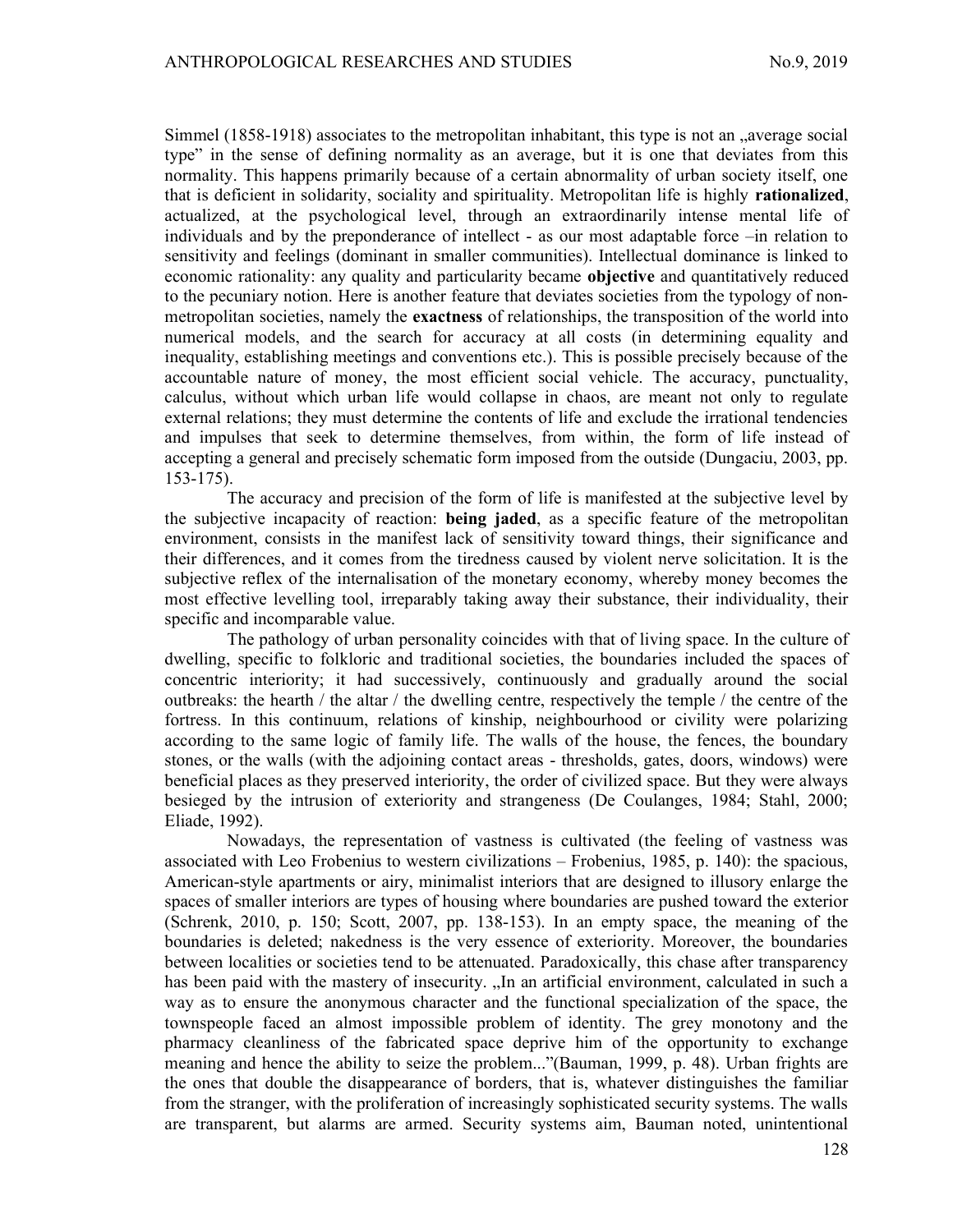citizens, but not foreign armies, bandits or other dangers from exterior: "Not living together but mutual avoidance and separation have become the survival strategies in contemporary megalopolis. There is no question of hating or loving your neighbour. If you respect him, settle the dilemma; thus decreasing the likelihood of the occasions where you are forced to choose between love and hate "(ibid., p. 50).

### Health: an exhausted resource?

Contemporary sociologists, philosophers and anthropologists confirm the diagnosis of chronic pathology of the social world. Lipovetsky (1944) describes the continued decline of morality, one of the tools for restoring social health. We live today in a "post-society". The individualist ethic of modernity seems to be in a structural conflict: an "organizing chaos" in which contradictory tendencies (idealism and cynicism, order and anomie) are encountered. The invoked solution is an "intelligent ethic" that favours compromise, experimental, customizable solutions taking into account interests, efficiency criteria, and particular conditions. It would be the project of a "prudent" ethic or a way of "gaining time against the evil and the pain of men" (Lipovetsky, 1996, p. 29).

The universalization of indiscriminate consumption and the physical and cultural degradation of food, the proliferation of *homo videns*, the emergence of video-children (Sartori, 2005) and *homo connecticus*, subordinated to slightly differentiated or undifferentiated messages and ever farther from within the communication with the global screen (Lipovetsky, 2008) are the diagnoses established by the researchers of European civilization. Globalization, as uniformity and cancellation of natural differences, an unsuccessful antidote to the uncertainty induced by the opening of societies and the promotion of the new is the current social equivalent of medieval pandemics (Bauman, 2001). Moreover, the phenomenon of McDonaldization, in the name of its benefits – efficiency, accountability, predictability, control – invades in a viral way domains that until very soon were the sources of physical, mental and spiritual balance of man (birth and death, education, medicine or religion) (Ritzer, 2010).

This way of treating social and cultural pathology it is barely productive. But it can be continued towards a positive approach to social health as a rebalancing of natural and cultural resources. One of the proposed solution was developed by George L. Engel in 1978, called the Biopsychosocial Model – an interdisciplinary model that looks at the interconnection between biology, psychology, and socio-environmental factors (Pleșa, 2017, p.16; Gritti, 2017). Since then, One Health as a healthcare current and way of thinking included the results obtained in the field of socio-human sciences in order to restore continuity and integration between mansociety-environment.

# Bibliography

- 1. Bauman, Z., 2001. Comunitatea.Căutarea siguranței într-o lume nesigură, trad. Ardeleanu A. (Community. Seeking Safety in an Insecure World). Bucharest: Antet.
- 2. Bauman, Z., 1999. Globalizareașiefecteleeisociale, trad. Conceatu M. (Globalization: The Human Consequences). Bucharest: Antet.
- 3. Chelcea, S., Ivan, L., Chelcea, A., 2008. Comunicarea nonverbală: gesturile și postura (Nonverbal communication: gestures and posture). Bucharest: comunicare $@$ ro.
- 4. Coulanges, F. de, 1984. Cetatea antică, trad. Izverna M, Izverna P. (The Ancient City). Bucharest: Meridiane.
- 5. Durkheim, E., 2001. Diviziunea muncii sociale, trad. Pantelimon C. (The Division of Labour in Society). Bucharest: Albatros.
- 6. Durkheim, E., 2005. Despre sinucidere, trad. Calcan M. (Suicide). Bucharest: Antet.